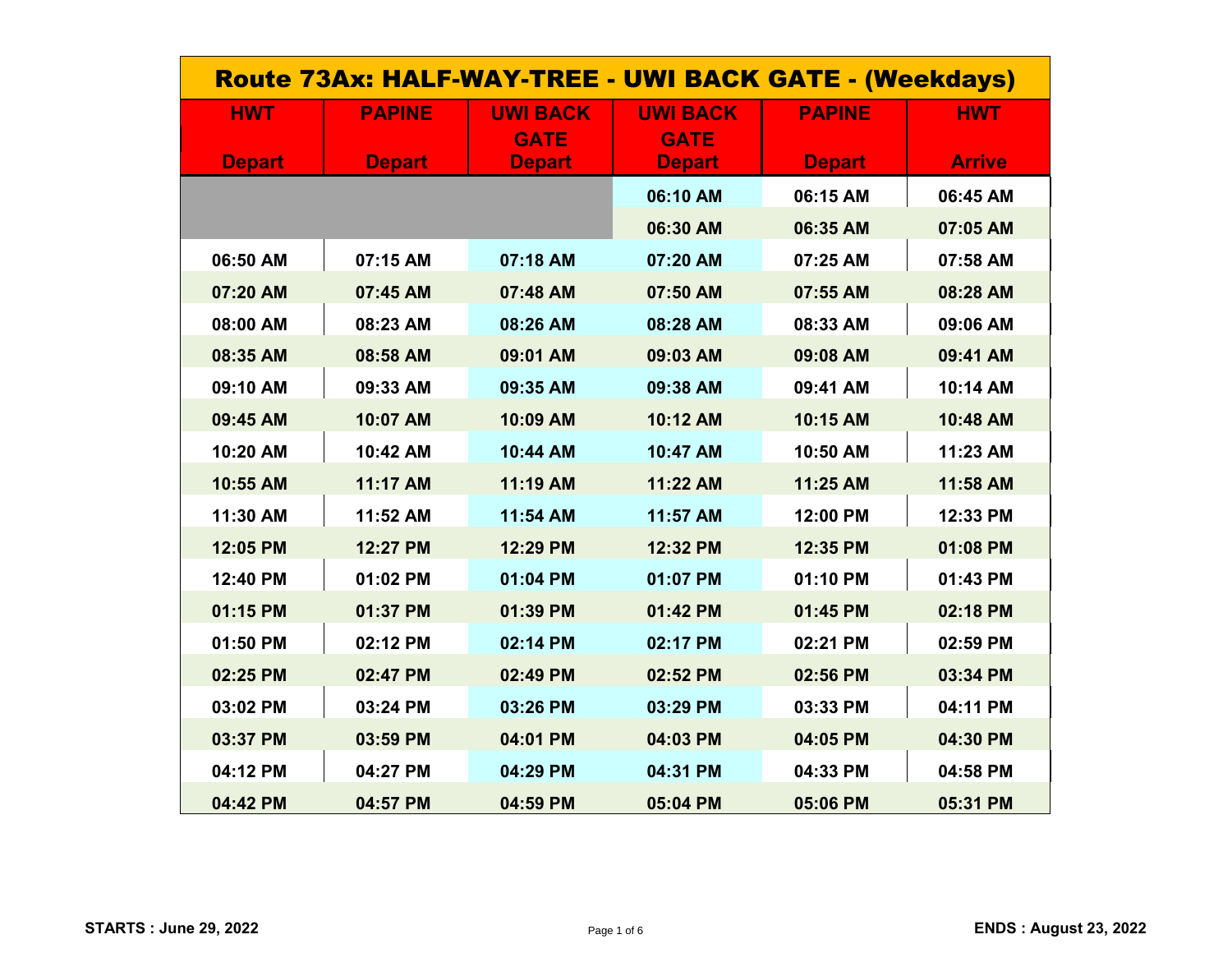|          | 05:12 PM | 05:27 PM | 05:29 PM | 05:31 PM | 05:33 PM | 05:58 PM |
|----------|----------|----------|----------|----------|----------|----------|
| 05:42 PM |          | 05:57 PM | 05:59 PM | 06:04 PM | 06:06 PM | 06:31 PM |
|          | 06:07 PM | 06:22 PM | 06:24 PM | 06:30 PM | 06:32 PM | 06:57 PM |
|          | 06:37 PM | 06:52 PM | 06:54 PM | 07:00 PM | 07:02 PM | 07:27 PM |
|          | 07:07 PM | 07:22 PM | 07:24 PM | 07:30 PM | 07:32 PM | 07:57 PM |
|          | 07:37 PM | 07:52 PM | 07:54 PM | 08:00 PM | 08:02 PM | 08:27 PM |
|          |          |          |          | 08:31 PM | 08:33 PM | 08:58 PM |
|          | 08:12 PM | 08:27 PM | 08:29 PM | 08:34 PM | 08:38 PM | 09:07 PM |
| 08:45 PM |          | 09:00 PM | 09:02 PM | 09:11 PM | 09:13 PM | 09:38 PM |
| 02:40 PM |          | 03:02 PM | 03:04 PM | 03:07 PM | 03:11 PM | 03:49 PM |
| 03:05 PM |          | 03:27 PM | 03:29 PM | 03:32 PM | 03:36 PM | 04:14 PM |
|          | 03:17 PM | 03:39 PM | 03:41 PM | 03:44 PM | 03:48 PM | 04:26 PM |
|          | 03:30 PM | 03:52 PM | 03:54 PM | 03:57 PM | 04:01 PM | 04:26 PM |
| 03:55 PM |          | 04:17 PM | 04:19 PM | 04:21 PM | 04:23 PM | 04:48 PM |
|          | 04:20 PM | 04:35 PM | 04:37 PM | 04:39 PM | 04:41 PM | 05:06 PM |
| 04:32 PM |          | 04:47 PM | 04:49 PM | 04:51 PM | 04:53 PM | 05:18 PM |
|          | 04:45 PM | 05:00 PM | 05:02 PM | 05:04 PM | 05:06 PM | 05:31 PM |
|          | 05:03 PM | 05:18 PM | 05:20 PM | 05:22 PM | 05:24 PM | 05:49 PM |
|          | 05:21 PM | 05:36 PM | 05:38 PM | 05:40 PM | 05:42 PM | 06:07 PM |
| 05:30 PM |          | 05:45 PM | 05:47 PM | 05:49 PM | 05:51 PM | 06:16 PM |
| 05:39 PM |          | 05:54 PM | 05:56 PM | 05:58 PM | 06:00 PM | 06:25 PM |
|          | 05:57 PM | 06:12 PM | 06:14 PM | 06:16 PM | 06:18 PM | 06:43 PM |
|          | 06:15 PM | 06:30 PM | 06:32 PM | 06:34 PM | 06:36 PM | 07:01 PM |
|          | 06:24 PM | 06:39 PM | 06:41 PM | 06:43 PM | 06:45 PM | 07:10 PM |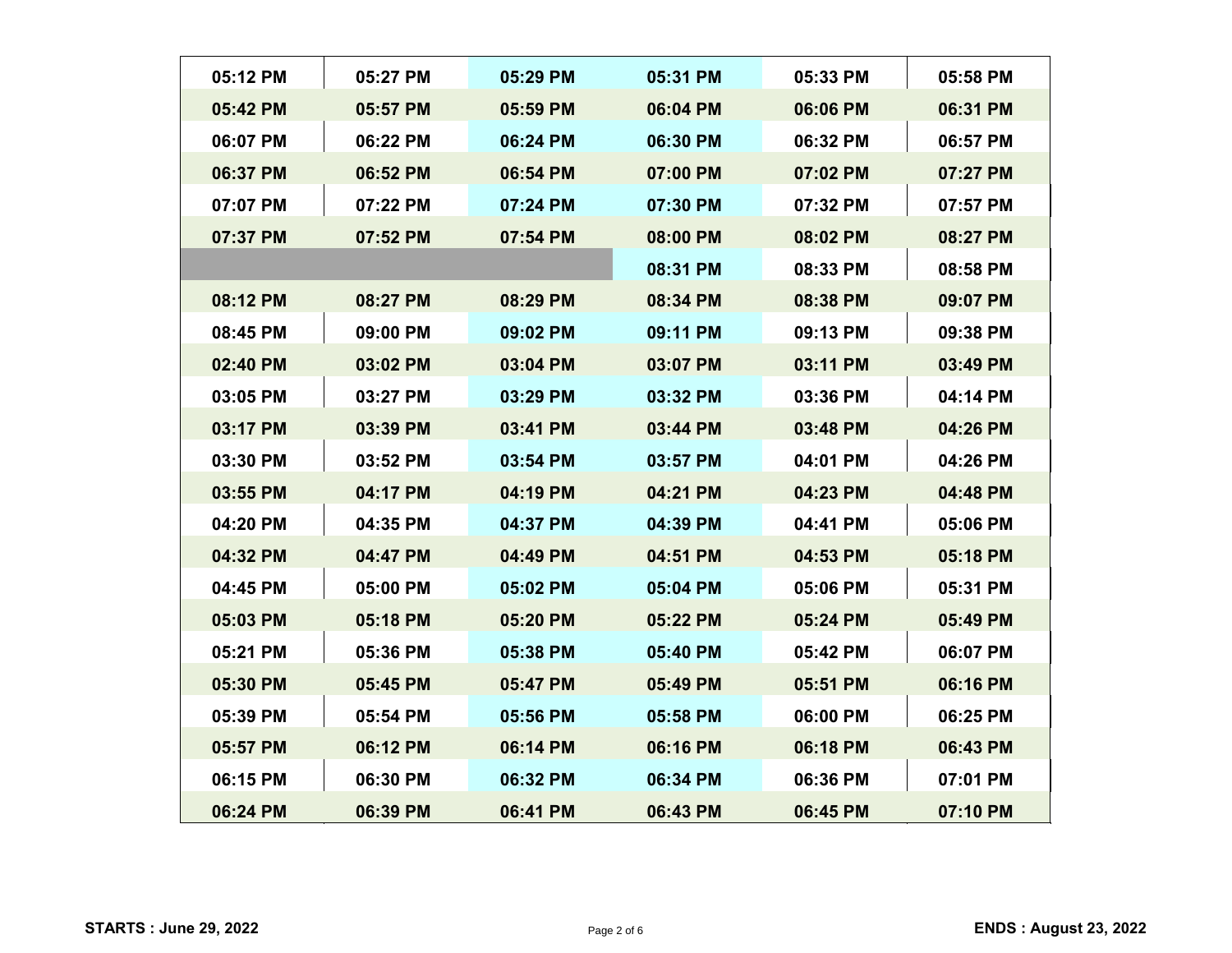| 06:33 PM      | 06:48 PM      | 06:50 PM        | 06:52 PM                                               | 06:54 PM      | 07:19 PM      |
|---------------|---------------|-----------------|--------------------------------------------------------|---------------|---------------|
| 06:51 PM      | 07:06 PM      | 07:08 PM        | 07:10 PM                                               | 07:12 PM      | 07:37 PM      |
| 07:09 PM      | 07:24 PM      | 07:26 PM        | 07:28 PM                                               | 07:30 PM      | 07:55 PM      |
| 07:18 PM      | 07:33 PM      | 07:35 PM        | 07:37 PM                                               | 07:39 PM      | 08:04 PM      |
| 07:27 PM      | 07:42 PM      | 07:44 PM        | 07:46 PM                                               | 07:48 PM      | 08:13 PM      |
| 07:45 PM      | 08:00 PM      | 08:02 PM        | 08:04 PM                                               | 08:06 PM      | 08:31 PM      |
| 08:03 PM      | 08:18 PM      | 08:20 PM        | 08:22 PM                                               | 08:24 PM      | 08:49 PM      |
|               |               |                 | 08:31 PM                                               | 08:33 PM      | 08:58 PM      |
| 08:21 PM      | 08:36 PM      | 08:38 PM        | 08:45 PM                                               | 08:49 PM      | 09:18 PM      |
| 08:39 PM      | 08:54 PM      | 08:56 PM        | 08:58 PM                                               | 09:00 PM      | 09:25 PM      |
| 09:00 PM      | 09:15 PM      | 09:17 PM        | 09:19 PM                                               | 09:21 PM      | 09:46 PM      |
|               |               | 09:47 PM        |                                                        |               |               |
| 09:30 PM      | 09:45 PM      |                 |                                                        |               |               |
|               |               |                 | Route 73AX: HALF-WAY-TREE - UWI BACK GATE - (Saturday) |               |               |
| <b>HWT</b>    | <b>PAPINE</b> | <b>UWI BACK</b> | <b>UWI BACK</b>                                        | <b>PAPINE</b> | <b>HWT</b>    |
|               |               | <b>GATE</b>     | <b>GATE</b>                                            |               |               |
| <b>Depart</b> | <b>Depart</b> | <b>Depart</b>   | <b>Depart</b>                                          | <b>Depart</b> | <b>Arrive</b> |
| 06:30 AM      | 06:42 AM      | 06:44 AM        | 06:46 AM                                               | 06:48 AM      | 07:02 AM      |
| 06:48 AM      | 07:00 AM      | 07:02 AM        | 07:04 AM                                               | 07:06 AM      | 07:20 AM      |
| 07:06 AM      | 07:18 AM      | 07:20 AM        | 07:22 AM                                               | 07:24 AM      | 07:42 AM      |
| 07:24 AM      | 07:42 AM      | 07:44 AM        | 07:46 AM                                               | 07:48 AM      | 08:06 AM      |
| 07:46 AM      | 08:04 AM      | 08:06 AM        | 08:08 AM                                               | 08:10 AM      | 08:28 AM      |
| 08:11 AM      | 08:29 AM      | 08:31 AM        | 08:33 AM                                               | 08:35 AM      | 08:53 AM      |
| 08:36 AM      | 08:54 AM      | 08:56 AM        | 08:58 AM                                               | 09:00 AM      | 09:18 AM      |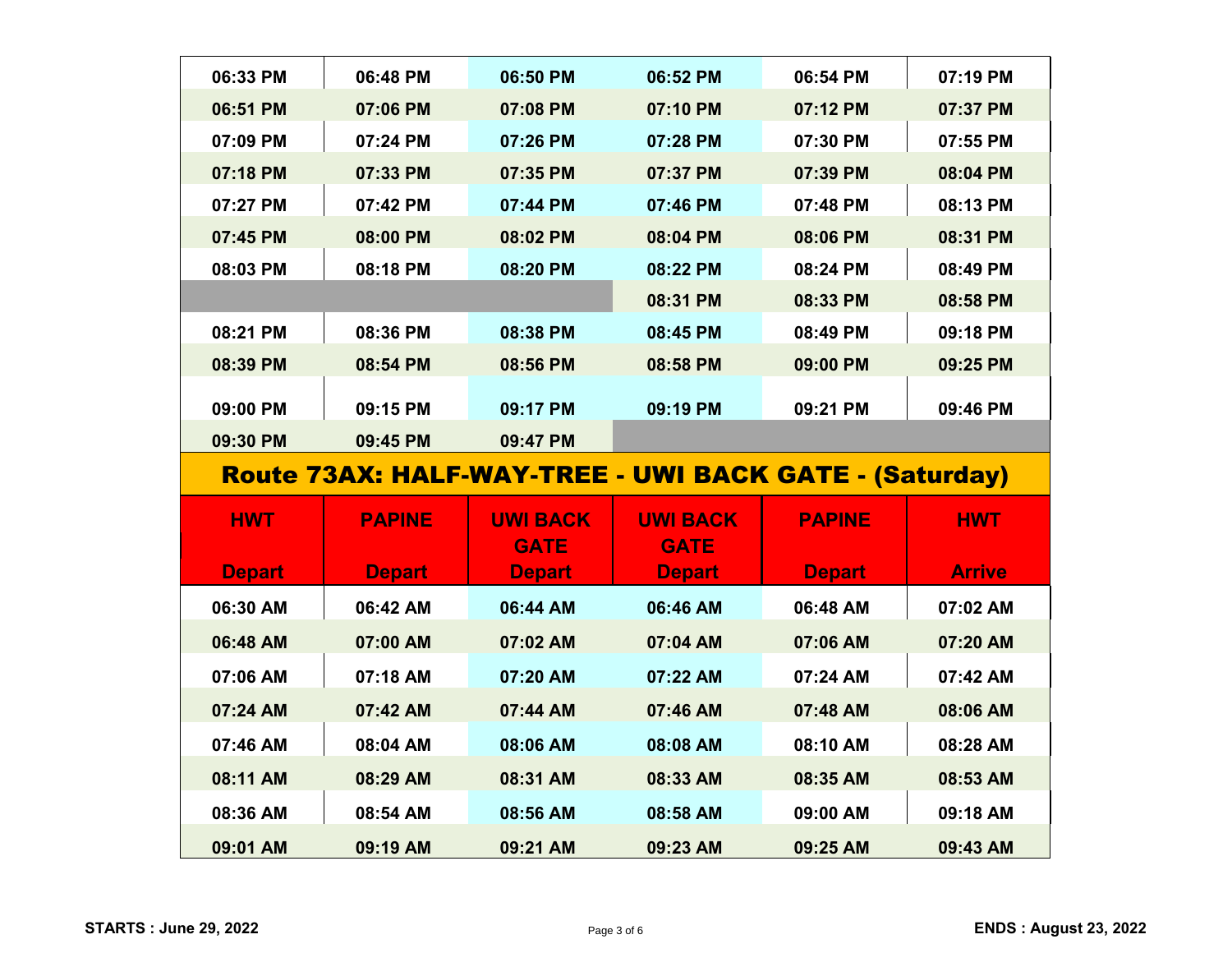| 09:26 AM | 09:44 AM | 09:46 AM | 09:48 AM | 09:50 AM | 10:12 AM |
|----------|----------|----------|----------|----------|----------|
| 09:51 AM | 10:09 AM | 10:11 AM | 10:13 AM | 10:15 AM | 10:37 AM |
| 10:16 AM | 10:34 AM | 10:36 AM | 10:38 AM | 10:40 AM | 11:02 AM |
| 10:41 AM | 10:59 AM | 11:01 AM | 11:03 AM | 11:05 AM | 11:27 AM |
| 11:06 AM | 11:24 AM | 11:26 AM | 11:28 AM | 11:30 AM | 11:52 AM |
| 11:31 AM | 11:49 AM | 11:51 AM | 11:53 AM | 11:55 AM | 12:17 PM |
| 11:56 AM | 12:14 PM | 12:16 PM | 12:18 PM | 12:20 PM | 12:46 PM |
| 12:21 PM | 12:39 PM | 12:41 PM | 12:43 PM | 12:45 PM | 01:11 PM |
| 12:49 PM | 01:07 PM | 01:09 PM | 01:11 PM | 01:13 PM | 01:39 PM |
| 01:17 PM | 01:35 PM | 01:37 PM | 01:39 PM | 01:41 PM | 02:07 PM |
| 01:45 PM | 02:03 PM | 02:05 PM | 02:07 PM | 02:09 PM | 02:35 PM |
| 02:13 PM | 02:31 PM | 02:33 PM | 02:35 PM | 02:37 PM | 03:03 PM |
| 02:41 PM | 02:59 PM | 03:01 PM | 03:03 PM | 03:05 PM | 03:31 PM |
| 03:09 PM | 03:27 PM | 03:29 PM | 03:31 PM | 03:33 PM | 03:59 PM |
| 03:37 PM | 03:55 PM | 03:57 PM | 03:59 PM | 04:01 PM | 04:27 PM |
| 04:05 PM | 04:23 PM | 04:25 PM | 04:27 PM | 04:29 PM | 04:55 PM |
| 04:33 PM | 04:51 PM | 04:53 PM | 04:55 PM | 04:57 PM | 05:23 PM |
| 05:01 PM | 05:11 PM | 05:13 PM | 05:15 PM | 05:17 PM | 05:43 PM |
| 05:29 PM | 05:39 PM | 05:41 PM | 05:43 PM | 05:45 PM | 06:11 PM |
| 05:51 PM | 06:11 PM | 06:13 PM | 06:15 PM | 06:17 PM | 06:32 PM |
| 06:13 PM | 06:33 PM | 06:35 PM | 06:37 PM | 06:39 PM | 06:54 PM |
| 06:35 PM | 06:53 PM | 06:55 PM | 06:57 PM | 06:59 PM | 07:14 PM |
| 06:57 PM | 07:15 PM | 07:17 PM | 07:19 PM | 07:21 PM | 07:36 PM |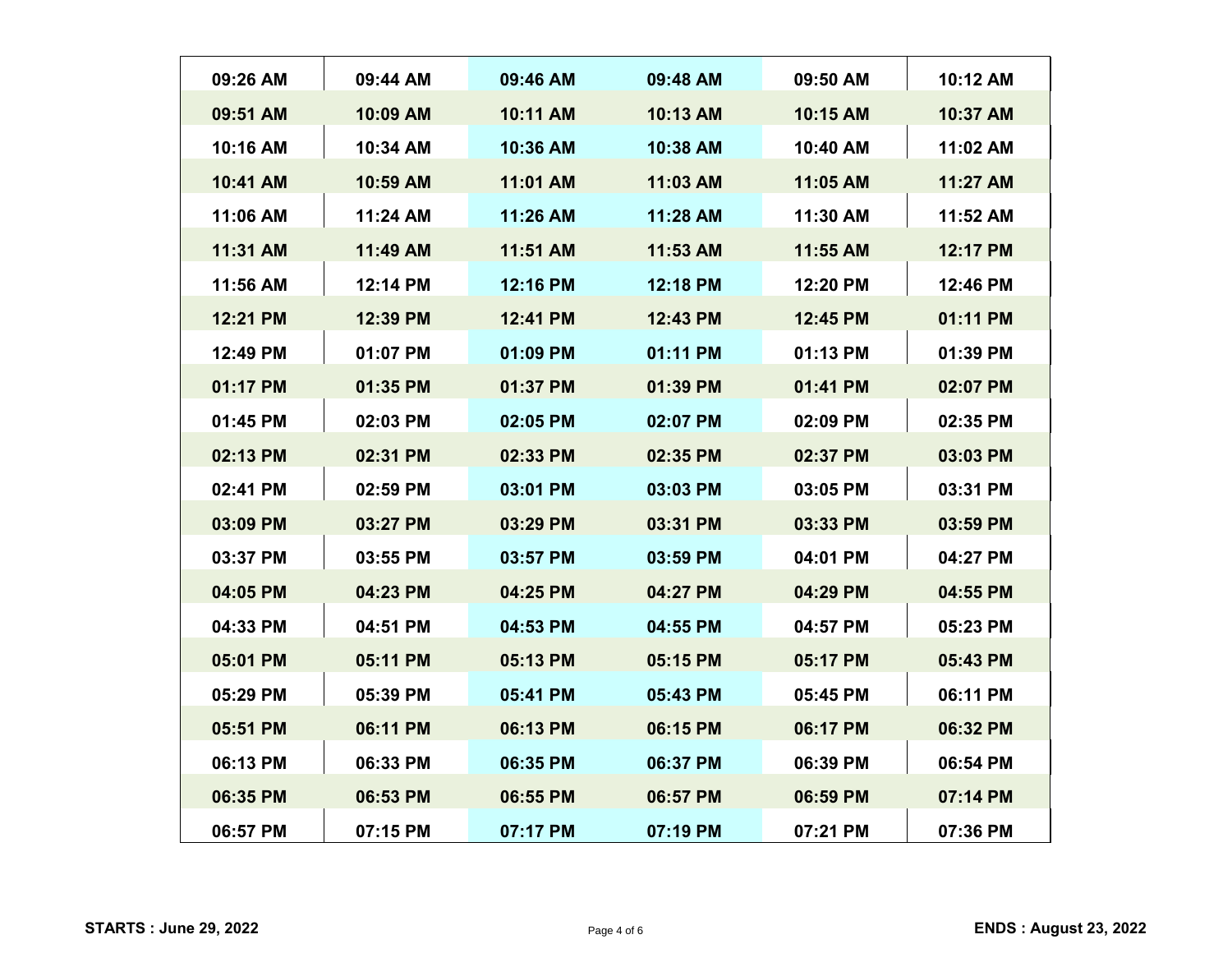| 07:19 PM      | 07:34 PM      | 07:36 PM        | 07:40 PM                                              | 07:42 PM      | 07:57 PM      |
|---------------|---------------|-----------------|-------------------------------------------------------|---------------|---------------|
| 07:41 PM      | 07:56 PM      | 07:58 PM        | 08:00 PM                                              | 08:02 PM      | 08:17 PM      |
| 08:03 PM      | 08:18 PM      | 08:20 PM        | 08:22 PM                                              | 08:24 PM      | 08:39 PM      |
| 08:25 PM      | 08:40 PM      | 08:42 PM        | 08:44 PM                                              | 08:46 PM      | 09:01 PM      |
| 08:47 PM      | 08:57 PM      | 08:59 PM        | 09:01 PM                                              | 09:03 PM      | 09:18 PM      |
| 09:09 PM      | 09:19 PM      | 09:21 PM        | 09:23 PM                                              | 09:25 PM      | 09:40 PM      |
| 09:20 PM      | 09:30 PM      | 09:32 PM        | 09:35 PM                                              | 09:37 PM      | 09:51 PM      |
|               |               |                 | Route 73AX: HALF-WAY-TREE - UWI BACK GATE - (Sundays) |               |               |
| <b>HWT</b>    | <b>PAPINE</b> | <b>UWI BACK</b> | <b>UWI BACK</b>                                       | <b>PAPINE</b> | <b>HWT</b>    |
|               |               | <b>GATE</b>     | <b>GATE</b>                                           |               |               |
| <b>Depart</b> | <b>Depart</b> | <b>Depart</b>   | <b>Depart</b>                                         | <b>Depart</b> | <b>Arrive</b> |
| 06:50 AM      | 07:05 AM      | 07:07 AM        | 07:13 AM                                              | 07:15 AM      | 07:29 AM      |
| 07:33 AM      | 07:48 AM      | 07:50 AM        | 07:56 AM                                              | 07:58 AM      | 08:12 AM      |
| 08:17 AM      | 08:32 AM      | 08:34 AM        | 08:40 AM                                              | 08:42 AM      | 08:56 AM      |
| 09:01 AM      | 09:16 AM      | 09:18 AM        | 09:24 AM                                              | 09:26 AM      | 09:40 AM      |
| 09:45 AM      | 10:00 AM      | 10:02 AM        | 10:08 AM                                              | 10:10 AM      | 10:24 AM      |
| 10:30 AM      | 10:45 AM      | 10:47 AM        | 10:53 AM                                              | 10:55 AM      | 11:09 AM      |
| 11:15 AM      | 11:30 AM      | 11:32 AM        | 11:38 AM                                              | 11:40 AM      | 11:54 AM      |
| 12:00 PM      | 12:15 PM      | 12:17 PM        | 12:23 PM                                              | 12:25 PM      | 12:39 PM      |
| 12:45 PM      | 01:00 PM      | 01:02 PM        | 01:08 PM                                              | 01:10 PM      | 01:24 PM      |
| 01:30 PM      | 01:45 PM      | 01:47 PM        |                                                       |               |               |